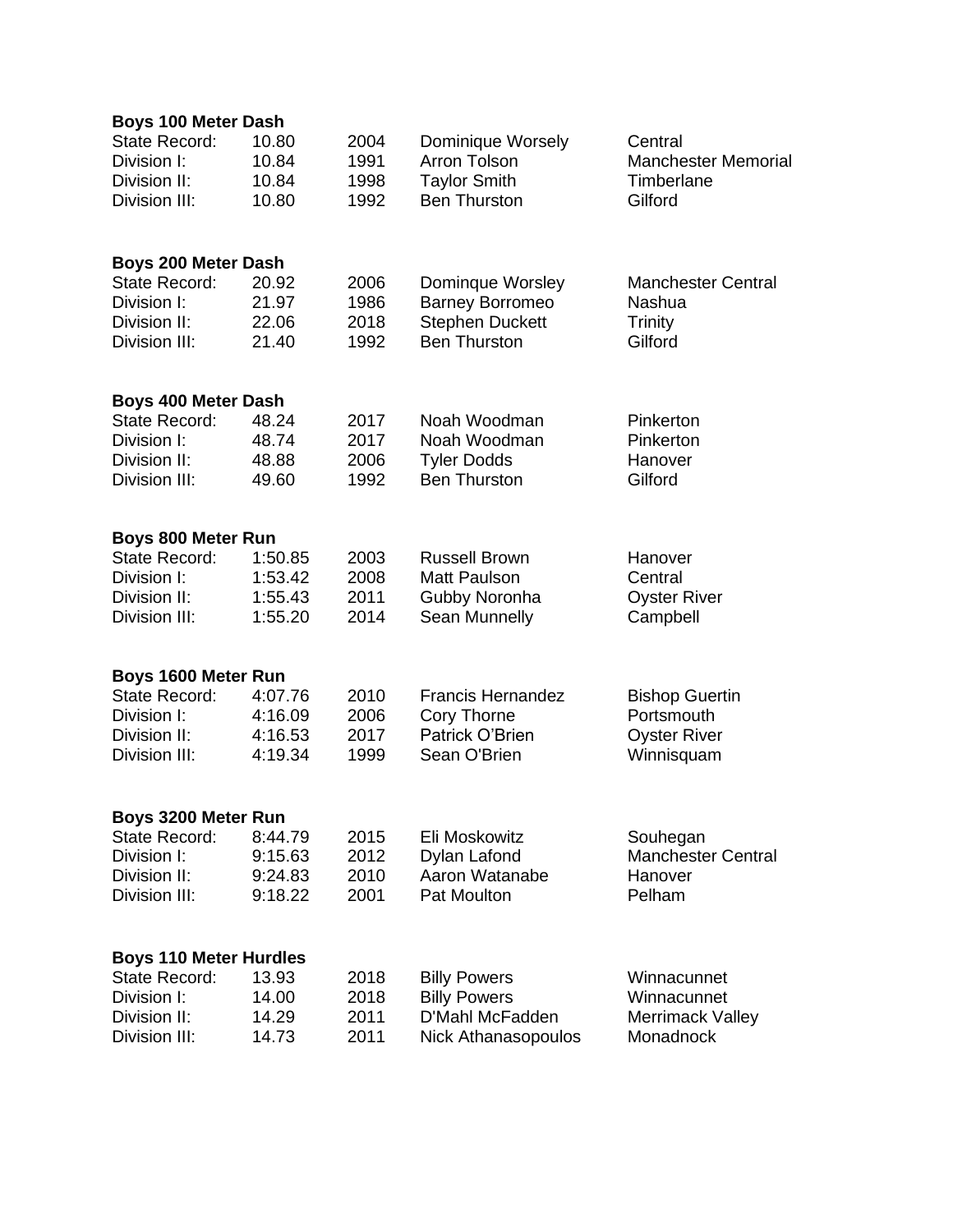| <b>State Record:</b><br>37.71<br>2011<br>D'Mahl McFadden            |                         |
|---------------------------------------------------------------------|-------------------------|
|                                                                     | <b>Merrimack Valley</b> |
| Division I:<br>37.98<br>2018<br><b>Billy Powers</b>                 | Winnacunnet             |
| D'Mahl McFadden<br>Division II:<br>38.66<br>2011                    | Merrimack Valley        |
| <b>Wally Laws</b><br>Division III:<br>39.60<br>1994                 | Newfound                |
| <b>Boys High Jump</b>                                               |                         |
| <b>State Record:</b><br>$7 - 01$<br>2008<br>Dwight Barbiasz         | Milford                 |
| <b>Daniel Frechette</b><br>Division I:<br>6-06.50<br>2016           | Nashua South            |
| Division II:<br>$7 - 00$<br>2008<br>Dwight Barbiasz                 | Milford                 |
| Division III:<br>6-08.75<br>2016<br><b>Troy Davis</b>               | Kearsarge               |
| <b>Boys Pole Vault</b>                                              |                         |
| <b>State Record:</b><br>15-08<br>2002<br>Jake Radzevuch             | Pinkerton               |
| Division I:<br>2002<br>15-03.50<br><b>Jake Radzevich</b>            | Pinkerton               |
| 2012<br>Division II:<br>14-07<br>Mike Cyphers                       | Lebanon                 |
| 1990<br>Aaron Beckwith<br>Division III:<br>13-07                    | Gilford                 |
| <b>Boys Long Jump</b>                                               |                         |
| <b>State Record:</b><br><b>Taylor Smith</b><br>23-05.25<br>1998     | Timberlane              |
| 2006<br><b>Freddie Wills</b><br>Division I:<br>22-07                | Londonderry             |
| <b>Taylor Smith</b><br>Division II:<br>23-05.50<br>1998             | Timberlane              |
| Division III:<br><b>Quincy Loring</b><br>21-10.50<br>1992           | Hollis-Brookline        |
| <b>Boys Triple Jump</b>                                             |                         |
| <b>State Record:</b><br>48-01.50<br>2017<br><b>Triston Delicema</b> | Nashua North            |
| Division I:<br>48-01.25<br>2017<br><b>Triston Delicema</b>          | Nashua North            |
| Division II:<br>45-02.75<br>2008<br>Aaron Luce                      | Lebanon                 |
| Division III:<br>46-04.75<br>1995<br>Dan Dubois                     | Gilford                 |
| <b>Boys Shot Put</b>                                                |                         |
| <b>State Record:</b><br>Dominic Filiano<br>64-01<br>2010            | Lebanon                 |
| Matt Sheehan<br>Division I:<br>58-05.50<br>2004                     | Nashua                  |
| Dominic Filiano<br>Division II:<br>61-05.75<br>2010                 | Lebanon                 |
| Division III:<br>56-02<br>2010<br>Matt Kaplan                       | Franklin                |
| <b>Boys Discus Throw</b>                                            |                         |
| State Record:<br>2002<br><b>Ryan Caswell</b><br>179-05              | Merrimack Valley        |
| Matt McHugh<br>Division I:<br>171-07<br>2006                        | Exeter                  |
| Division II:<br>Dominic Filiano<br>171-10<br>2009                   | Lebanon                 |
| Division III:<br>153-08<br>1995<br>Dan Dubois                       | Gilford                 |